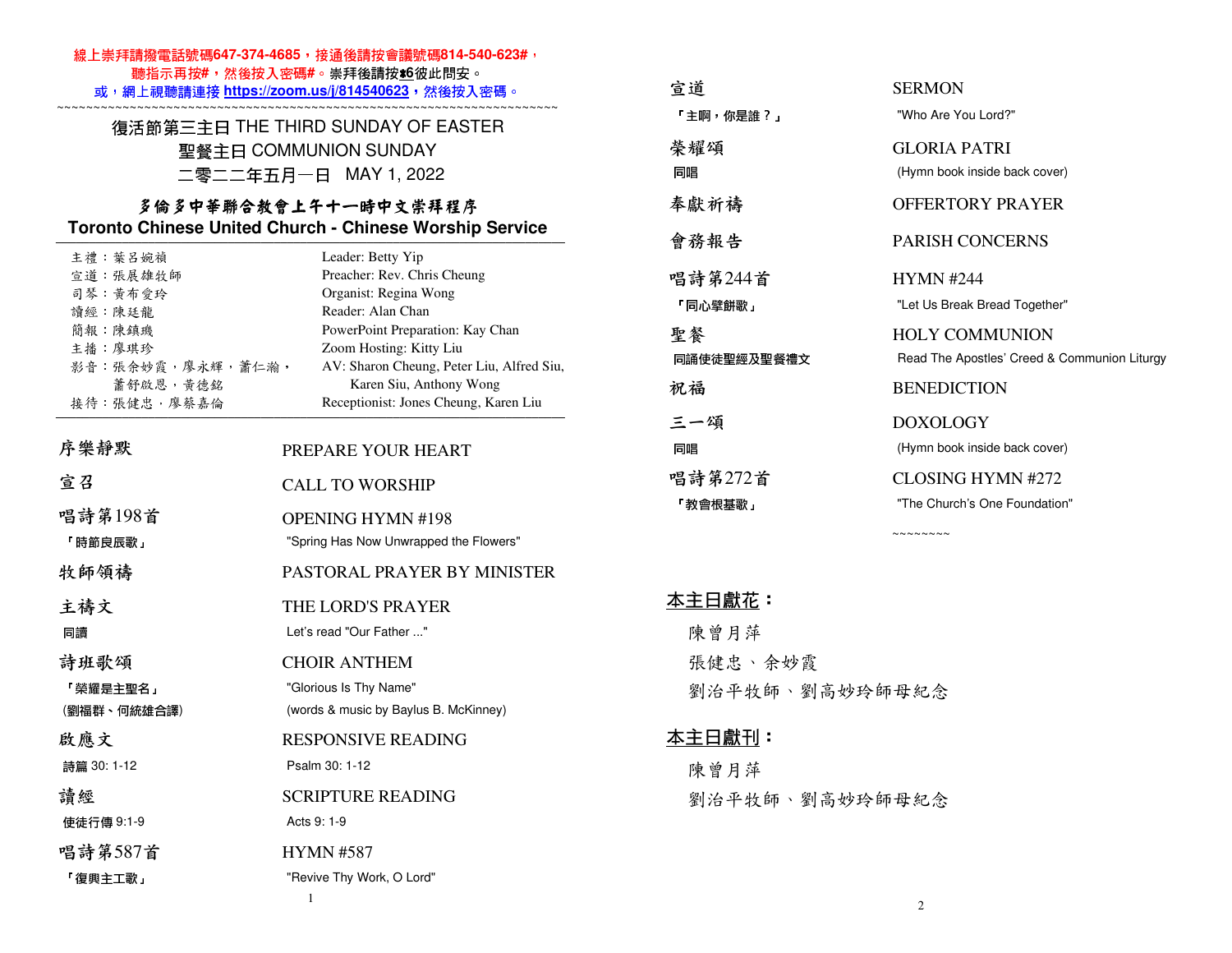# 關懷與支持:

- 本堂英文崇拜每主日上午10時舉行,歡迎使用網上視聽請連接1.<u>https://us02web.zoom.us/j/4326626392</u>,按入密碼;或線上崇拜 請撥電話號碼647-374-4685,接通後請按會議號碼814-540-623#, 聽指示再按#,然後按入密碼。
- 2. 新冠狀肺炎肆虐全球影響巨大。感恩我們能繼續經歷主的愛, 藉著教會線網上的主日崇拜和聚會聯繫這個屬靈的家。疫情中 各種打擊及精神壓力之下,人們極需要心靈上的支援。讓我們想一想那些需要緩解恐慌和焦慮的親友,特別是那些獨居和要 隔離的人;我們鼓勵你邀請他們參加本堂線網上的崇拜,在上 帝的家庭裏亙相關心和彼此扶持。這是與有需要者分享主愛的大好機會。若你知道某人需要輔導或代禱關懷,亦事先徵得其 同意,歡迎你通知張展雄牧師(416-754-7147內線1003)與他、她 聯絡。
- 3. 如你或你的家人需要購買食物、取藥、外賣,或處理其他緊急 事務,您可以致電647-883-3380與思羣服務的陳姑娘聯繫,查詢 他們在新冠肺炎疫情期間提供的服務;或者您可以致電留言給 關顧事工組的梁杜敏儀(Loretta),她可以把您的需求轉給思羣服 務。
- 4. 我們感謝弟兄姊妹和主內朋友對教會的支持,在疫情影響下都 按著能力以金錢回應上帝給予的恩典。請使用適合你的方法捐獻: (1)若你親自交來教會,請先通知行政幹事黃布愛玲,以 確保你的安全; (2)郵寄支票致本教會; (3)使用網上捐款<br>https://www.conodabalae.com/ar/dz/47904,但大学要缴什4%丢绩 https://www.canadahelps.org/en/dn/47894,但本堂要繳付4%手續 費。(4)使用閣下的銀行電子轉賬服務,收款抬頭為<Toronto Chinese United Church>,將奉獻金額用帳戶內的電郵地址發送 到 tcuc.info@bellnet.ca 即可。請在<留言>部寫上你的捐封號碼, 如果您有具體指示,分配捐款予指定基金,可以在<留言>部註明。由於<留言>部的空間有限,建議您使用縮寫(例如,S =主日捐,BM=建設及維修基金,V=前瞻基金,T=感恩捐,F= 獻花, B=獻刊,MS=傳道服務基金。 至於外展或特別捐,則請<br>留言也示、 「想思你咚 <留言 > 双公留空。則千登送免へ經路 留言指示)。如果您將<留言>部分留空,則所發送的金額將 被視為主日捐。
- 5. 若你需要布口罩,請聯絡行政幹事黃布愛玲 (416-754-7147內線1001)以便安排領取或送到府上。

# 主懷安息 **Rest in Peace**

本堂會友李樹坤弟兄於二月四日(星期五)在萬錦市多福醫院 安返天家享受永遠的平安。願主安慰李潔貞姊妹及其家庭。 Our brother-in-Christ Mr. Shu Kun Lee passed away peacefully in the eternal care of the Lord on Friday February 4, 2022. May God comfort Anita Lee and the family.

# 會務消息:

**1.** 誠邀你和親友參加以下網上平台的聚會:

#### $\blacktriangleright$ **CG3**細胞小組

 日期:5月1日(今日) 時間:下午2:30 研經:《但以理書》 (第二章)由張展雄牧師主講會議ID編號:832 1396 8098 網絡鏈線:https://us02web.zoom.us/j/83213968098

#### ➤ 兒童主日學

日期:5月8、22日(星期日) 時間:上午11:30 會議ID編號: 432 662 6392 網絡鏈線: https://us02web.zoom.us/j/4326626392

#### $\blacktriangleright$ 腦保健舞班

日期:5月12,19,26日(星期四) 時間:晚上8:30 主持:加拿大腦保健舞蹈學會May Wong導師會議ID編號: 915 7383 4579 網絡鏈線:https://us02web.zoom.us/j/91573834579

#### ➤ 就業團契

日期:5月14日(星期六) 時間:晚上8:00 主題:《聖經人物素描》由何李美采主持會議ID編號: 820 3340 0639 網絡鏈線: https://us02web.zoom.us/j/82033400639

3